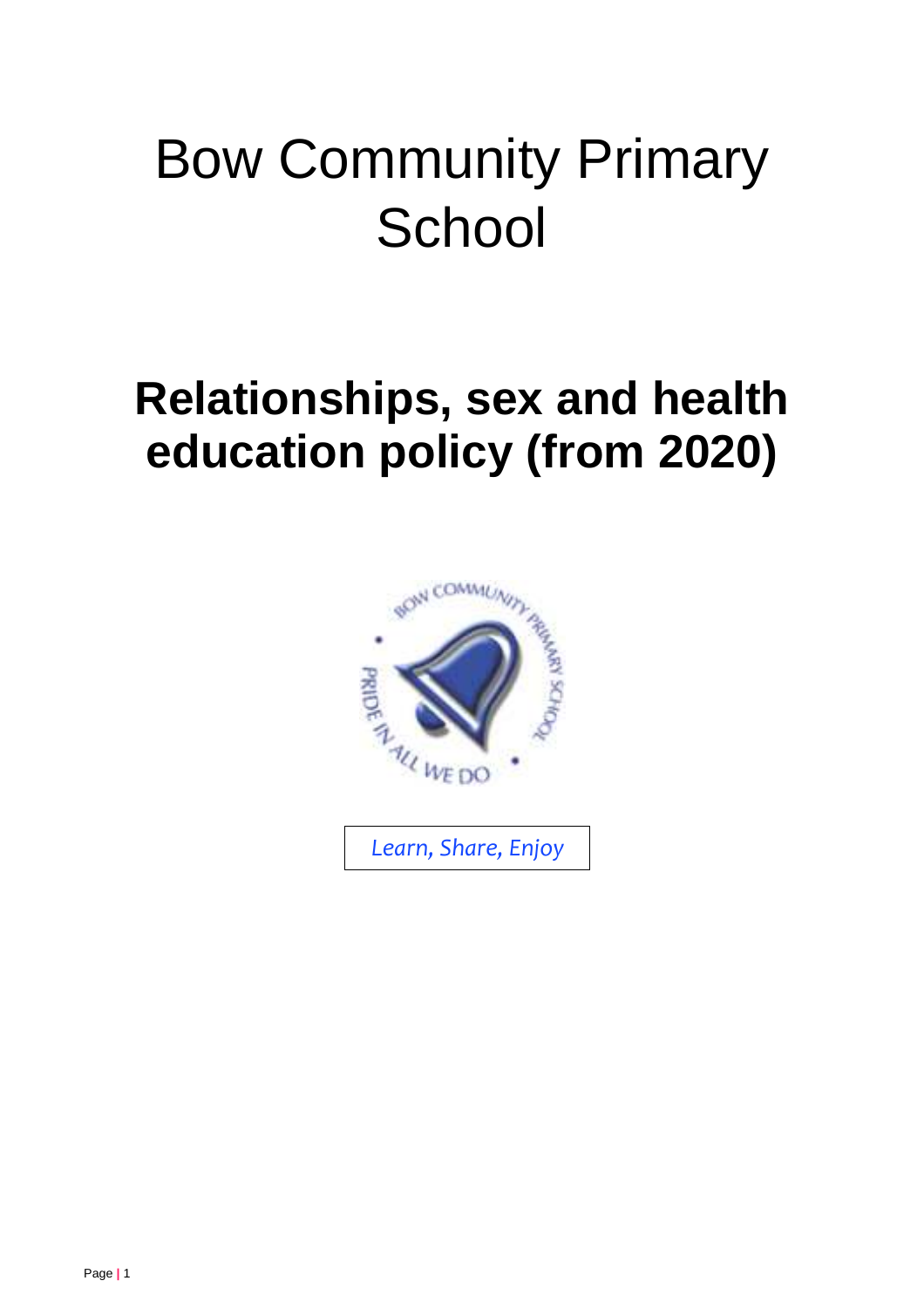## **Contents**

| 1. Aims                   |  |
|---------------------------|--|
| 2. Statutory Requirements |  |
|                           |  |
|                           |  |
|                           |  |
|                           |  |
|                           |  |
|                           |  |
|                           |  |
|                           |  |
|                           |  |
|                           |  |
|                           |  |

## **1. Aims**

The aims of relationships, sex and health education (RSHE) at our school are to:

- Provide a framework in which sensitive discussions can take place
- Prepare pupils for puberty, and give them an understanding of sexual development and the importance of health and hygiene
- Help pupils develop feelings of self-respect, confidence and empathy
- Create a positive culture around issues of sexuality and relationships
- Teach pupils the correct vocabulary to describe themselves and their bodies

## **2. Statutory requirements**

As a maintained primary school we must provide relationships education to all pupils as per section 34 of the Children and Social work act 2017.

However, we are not required to provide sex education but we do need to teach the elements of sex education contained in the science curriculum.

In teaching RSHE, we must have regard to guidance issued by the secretary of state as outlined in section 403 of the Education Act 1996.

At Bow Community Primary School we teach RSHE as set out in this policy.

## **3. Policy development**

This policy has been developed in consultation with staff, pupils and parents. The consultation and policy development process involved the following steps:

- 1. Review a member of staff or working group pulled together all relevant information including relevant national and local guidance
- 2. Staff consultation all school staff were given the opportunity to look at the policy and make recommendations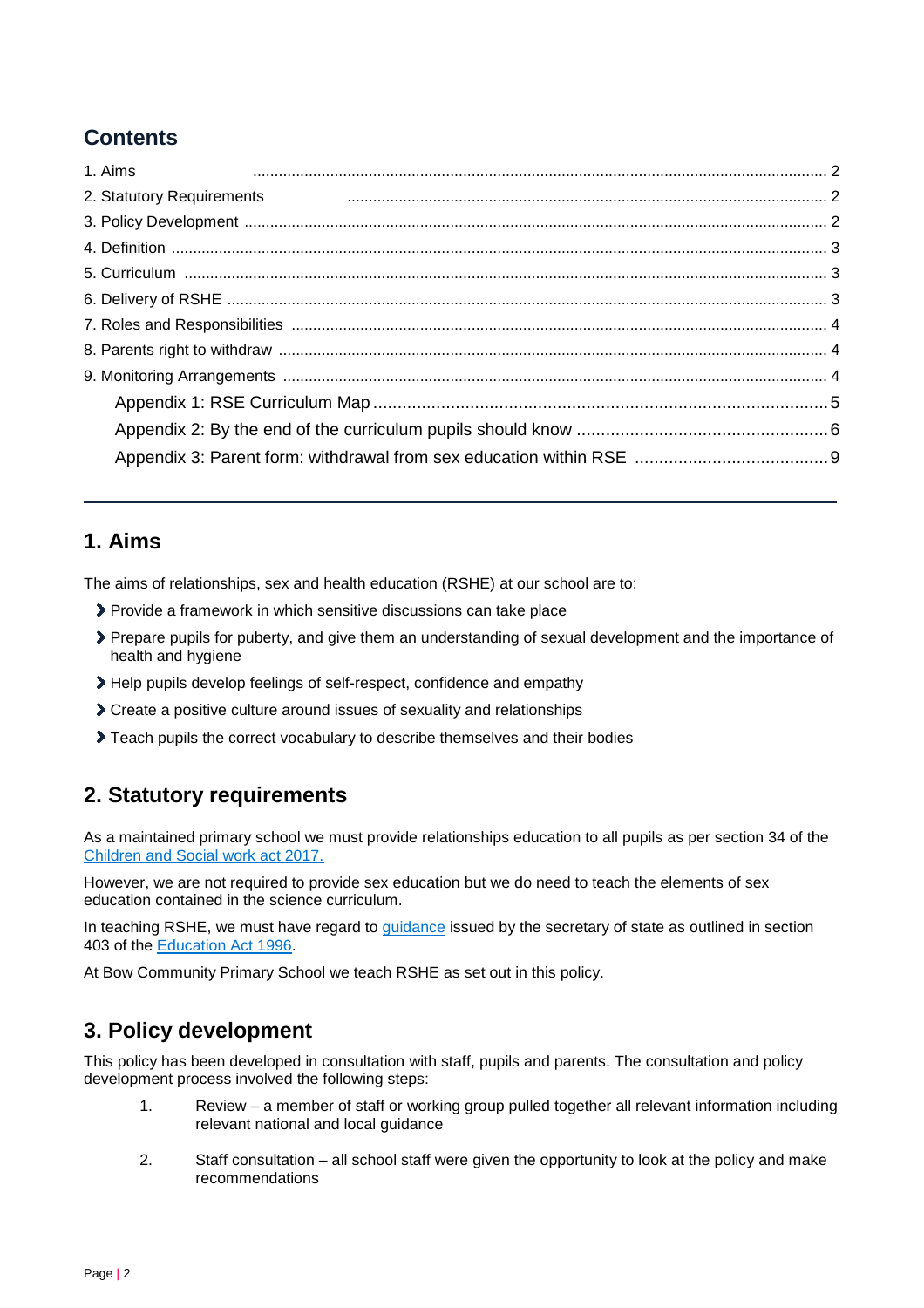- 3. Parent/stakeholder consultation parents and any interested parties were invited to attend a meeting about the policy
- 4. Pupil consultation we investigated what exactly pupils want from their RSHE
- 5. Ratification once amendments were made, the policy was shared with governors and ratified

#### **4. Definition**

RSHE is about the emotional, social and cultural development of pupils, and involves learning about relationships, healthy lifestyles, diversity and personal identity.

RSHE involves a combination of sharing information, and exploring issues and values.

## **5. Curriculum**

Our curriculum is set out as per Appendix 1 but we may need to adapt it as and when necessary.

We have developed the curriculum in consultation with parents, pupils and staff, taking into account the age, needs and feelings of pupils. If pupils ask questions outside the scope of this policy, teachers will respond in an appropriate manner so they are fully informed and don't seek answers online.

Primary sex education will focus on:

- Preparing boys and girls for the changes that adolescence brings
- > How a baby is conceived and born

For more information about our curriculum, see our curriculum map in Appendix 1.

## **6. Delivery of RSHE**

RSE is taught within the personal, social, health and economic (PSHE) education curriculum. Biological aspects of RSE are taught within the science curriculum, and other aspects are included in religious education (RE).

Pupils also receive stand-alone sex education sessions delivered by their class teacher.

Relationships education focuses on teaching the fundamental building blocks and characteristics of positive relationships including:

- Families and people who care for me
- Caring friendships
- Respectful relationships
- Online relationships
- > Being safe

For more information about our RSE curriculum, see Appendices 1 and 2.

These areas of learning are taught within the context of family life taking care to ensure that there is no stigmatisation of children based on their home circumstances (families can include single parent families, LGBT parents, families headed by grandparents, adoptive parents, foster parents/carers amongst other structures) along with reflecting sensitively that some children may have a different structure of support around them (for example: looked after children or young carers).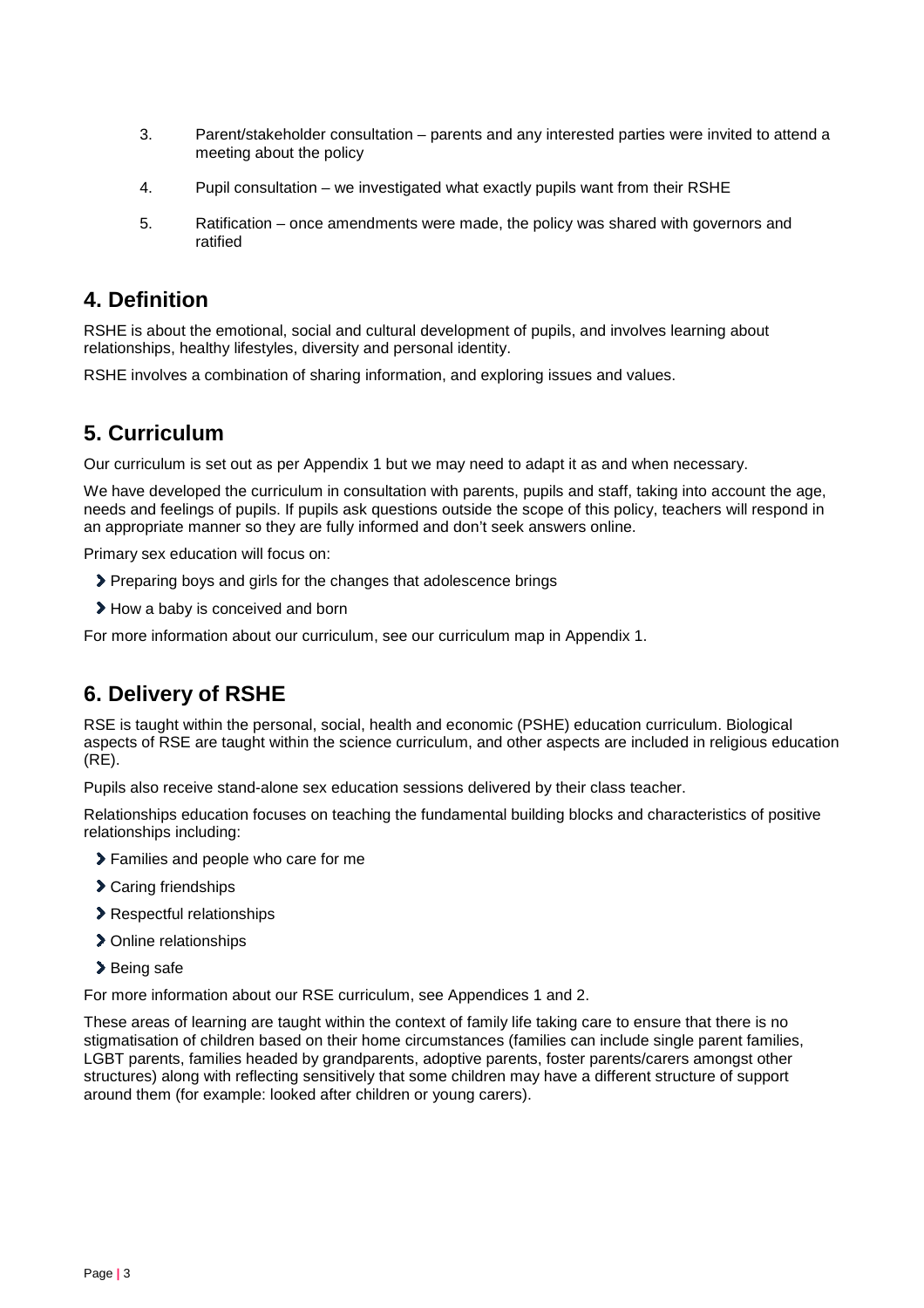## **7. Roles and responsibilities**

#### **7.1 The governing board**

The governing board will approve the RSHE policy, and hold the headteacher to account for its implementation.

#### **7.2 The headteacher**

The headteacher is responsible for ensuring that RSHE is taught consistently across the school, and for managing requests to withdraw pupils from non-science components of RSHE (see section 8).

#### **7.3 Staff**

Staff are responsible for:

- Delivering RSHE in a sensitive way
- Modelling positive attitudes to RSHE
- Monitoring progress
- Responding to the needs of individual pupils
- Responding appropriately to pupils whose parents wish them to be withdrawn from the components of RSHE

Staff do not have the right to opt out of teaching RSHE. Staff who have concerns about teaching RSHE are encouraged to discuss this with the headteacher.

RSHE/PSHE Coordinator: Linda Williamson

#### **7.4 Pupils**

Pupils are expected to engage fully in RSHE and, when discussing issues related to RSHE, treat others with respect and sensitivity.

## **8. Parents' right to withdraw**

Parents do not have the right to withdraw their children from relationships education.

Parents have the right to withdraw their children from the components of sex education within RSHE.

Requests for withdrawal should be put in writing using the form found in Appendix 3 of this policy and addressed to the headteacher.

Alternative work will be given to pupils who are withdrawn from sex education.

#### **9. Monitoring arrangements**

The delivery of RSHE is monitored by Linda Williamson through:

Monitoring of planning and lessons.

Pupils' development in RSHE is monitored by class teachers as part of our internal assessment systems.

This policy will be reviewed by RSHE co-ordinator every two years. At every review, the policy will be approved the Governing Body.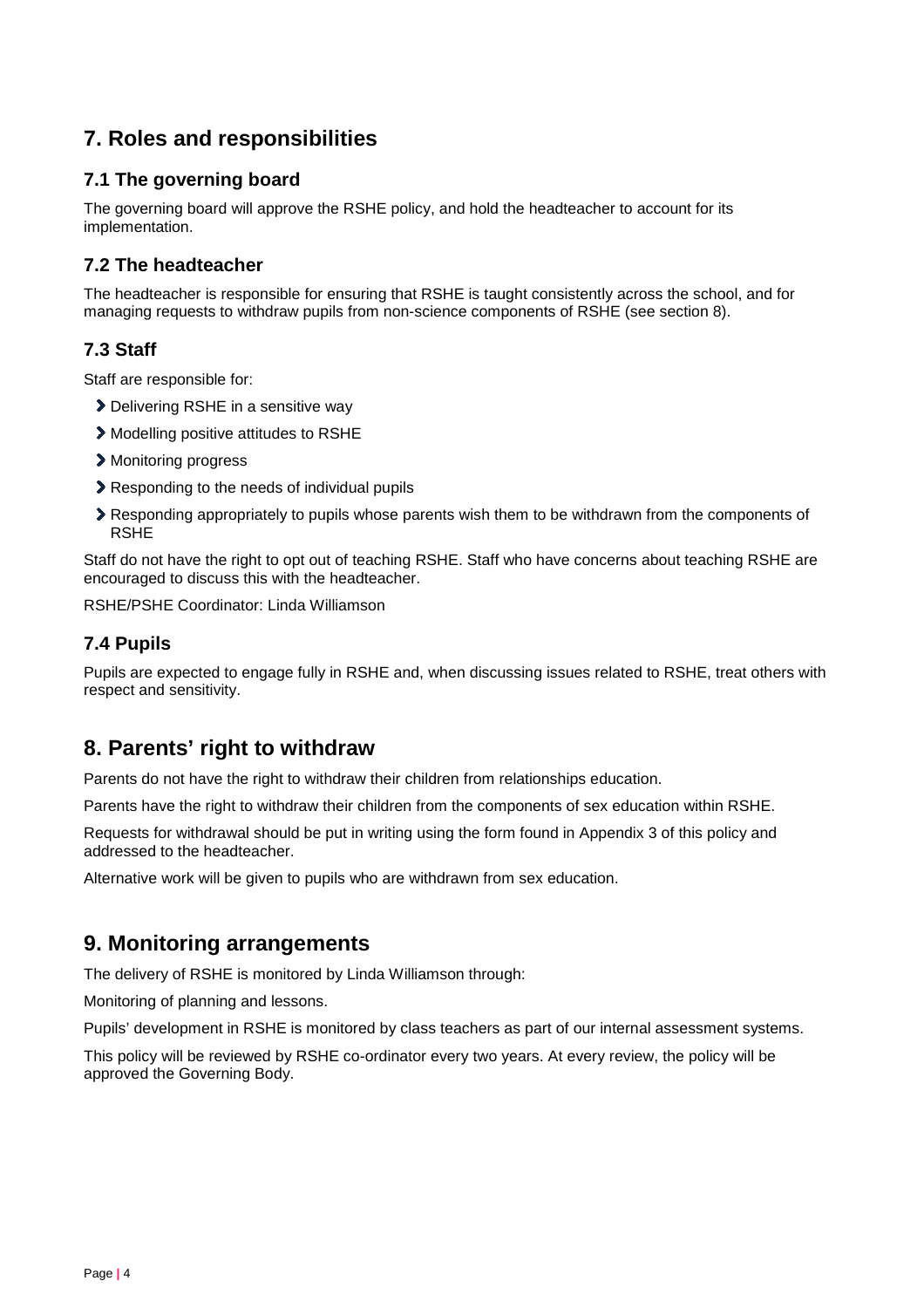| <b>Reception</b>                                                                                                                                                               | Year <sub>1</sub>                                                                                   | <b>Growing and Caring</b>                   | Year <sub>2</sub><br><b>Differences</b>                                                                   |                                                                                                    |  |
|--------------------------------------------------------------------------------------------------------------------------------------------------------------------------------|-----------------------------------------------------------------------------------------------------|---------------------------------------------|-----------------------------------------------------------------------------------------------------------|----------------------------------------------------------------------------------------------------|--|
| <b>Family and Friendship</b>                                                                                                                                                   | <b>For Ourselves</b>                                                                                |                                             |                                                                                                           |                                                                                                    |  |
| Lesson 1: Caring Friendships<br>Lesson 2: Being Kind<br><b>Lesson 3: Families</b>                                                                                              | Lesson 1: Different Friends<br>Lesson 2: Growing & Changing<br><b>Lesson 3: Families &amp; Care</b> |                                             | Lesson 1: Differences<br><b>Lesson 2: Male &amp; Female Animals</b><br><b>Lesson 3: Naming Body Parts</b> |                                                                                                    |  |
| Year <sub>3</sub><br><b>Valuing Difference</b><br>and Keeping Safe                                                                                                             | Year 4<br><b>Growing Up</b>                                                                         |                                             | Year 5<br><b>Puberty</b>                                                                                  |                                                                                                    |  |
| Lesson 1: Body Differences<br>Lesson 2: Personal Space<br>Lesson 3: Help and Support                                                                                           | Lesson 1: Changes<br>Lesson 2: What is Puberty?<br>Lesson 3: Healthy Relationships                  |                                             |                                                                                                           | Lesson 1: Talking about Puberty<br>Lesson 2: The Reproductive System<br>Lesson 3: Help and Support |  |
| Year 6<br><b>Puberty, Relationships &amp; Reproduction</b>                                                                                                                     |                                                                                                     | <b>Additional Folder Year 5/6</b>           |                                                                                                           |                                                                                                    |  |
| <b>Lesson 1: Puberty &amp; Reproduction</b><br>Lesson 2: Communication in Relationships<br>Lesson 3: Families, Conception & Pregnancy<br><b>Lesson 4: Online Relationships</b> |                                                                                                     | Unit 1: FGM<br>Unit 2: Respect and Equality |                                                                                                           |                                                                                                    |  |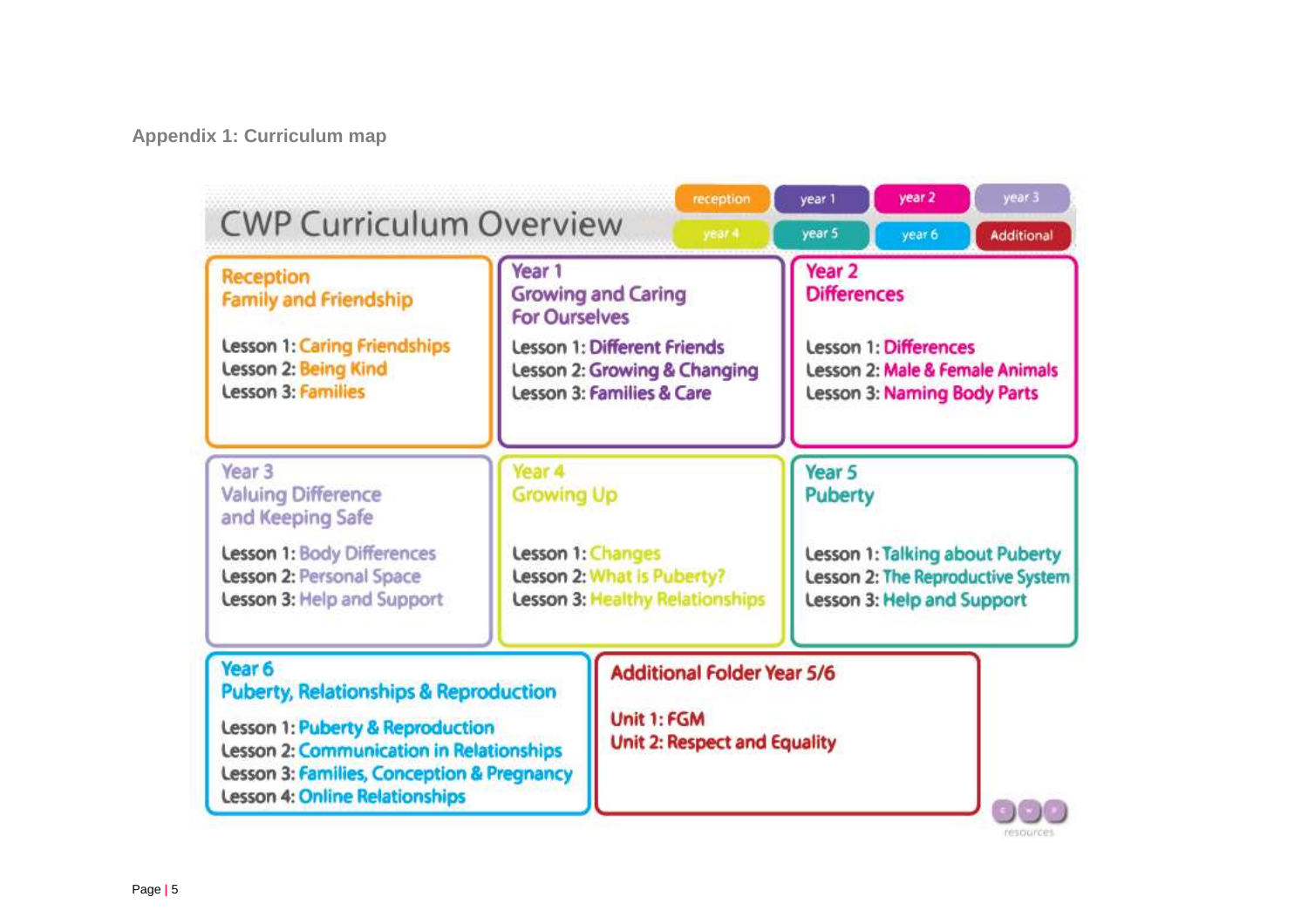| <b>TOPIC</b>                                | PUPILS SHOULD KNOW                                                                                                                                                                                                                                                                                                                                                                                                                                                                                                                                                                                                                                                                                                                                                                                                                                                                                                                                                                                                                                                                                                     |
|---------------------------------------------|------------------------------------------------------------------------------------------------------------------------------------------------------------------------------------------------------------------------------------------------------------------------------------------------------------------------------------------------------------------------------------------------------------------------------------------------------------------------------------------------------------------------------------------------------------------------------------------------------------------------------------------------------------------------------------------------------------------------------------------------------------------------------------------------------------------------------------------------------------------------------------------------------------------------------------------------------------------------------------------------------------------------------------------------------------------------------------------------------------------------|
| Families and<br>people who<br>care about me | That families are important for children growing up because they can give love, security and stability<br>$\bullet$<br>The characteristics of healthy family life, commitment to each other, including in times of difficulty, protection and care for<br>$\bullet$<br>children and other family members, the importance of spending time together and sharing each other's lives<br>That others' families, either in school or in the wider world, sometimes look different from their family, but that they should<br>respect those differences and know that other children's families are also characterised by love and care<br>That stable, caring relationships, which may be of different types, are at the heart of happy families, and are important for<br>$\bullet$<br>children's security as they grow up<br>That marriage represents a formal and legally recognised commitment of two people to each other which is intended to be<br>$\bullet$<br>lifelong<br>How to recognise if family relationships are making them feel unhappy or unsafe, and how to seek help or advice from others if<br>needed |
| Caring<br>friendships                       | How important friendships are in making us feel happy and secure, and how people choose and make friends<br>$\bullet$<br>The characteristics of friendships, including mutual respect, truthfulness, trustworthiness, loyalty, kindness, generosity, trust,<br>$\bullet$<br>sharing interests and experiences and support with problems and difficulties<br>That healthy friendships are positive and welcoming towards others, and do not make others feel lonely or excluded<br>$\bullet$<br>That most friendships have ups and downs, and that these can often be worked through so that the friendship is repaired or<br>$\bullet$<br>even strengthened, and that resorting to violence is never right<br>How to recognise who to trust and who not to trust, how to judge when a friendship is making them feel unhappy or<br>uncomfortable, managing conflict, how to manage these situations and how to seek help or advice from others, if needed                                                                                                                                                              |
|                                             |                                                                                                                                                                                                                                                                                                                                                                                                                                                                                                                                                                                                                                                                                                                                                                                                                                                                                                                                                                                                                                                                                                                        |

### **Appendix 2: By the end of primary school pupils should know**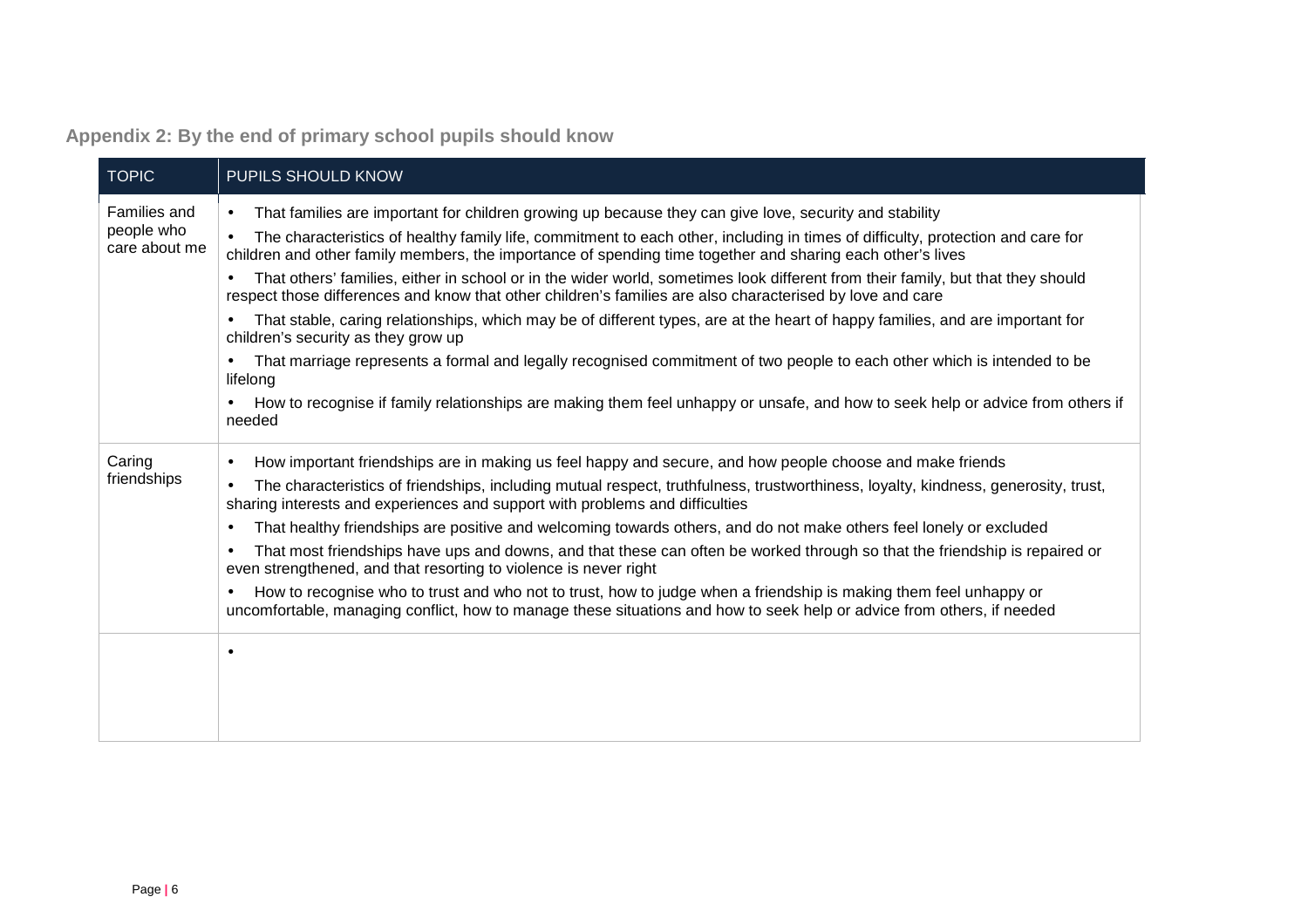| <b>TOPIC</b>                | PUPILS SHOULD KNOW                                                                                                                                                                                                                       |
|-----------------------------|------------------------------------------------------------------------------------------------------------------------------------------------------------------------------------------------------------------------------------------|
| Respectful<br>relationships | The importance of respecting others, even when they are very different from them (for example, physically, in character,<br>$\bullet$<br>personality or backgrounds), or make different choices or have different preferences or beliefs |
|                             | Practical steps they can take in a range of different contexts to improve or support respectful relationships<br>$\bullet$                                                                                                               |
|                             | The conventions of courtesy and manners<br>$\bullet$                                                                                                                                                                                     |
|                             | The importance of self-respect and how this links to their own happiness<br>$\bullet$                                                                                                                                                    |
|                             | That in school and in wider society they can expect to be treated with respect by others, and that in turn they should show due<br>$\bullet$<br>respect to others, including those in positions of authority                             |
|                             | About different types of bullying (including cyberbullying), the impact of bullying, responsibilities of bystanders (primarily<br>$\bullet$<br>reporting bullying to an adult) and how to get help                                       |
|                             | What a stereotype is, and how stereotypes can be unfair, negative or destructive<br>$\bullet$                                                                                                                                            |
|                             | The importance of permission-seeking and giving in relationships with friends, peers and adults<br>$\bullet$                                                                                                                             |
| Online                      | That people sometimes behave differently online, including by pretending to be someone they are not<br>$\bullet$                                                                                                                         |
| relationships               | That the same principles apply to online relationships as to face-to face relationships, including the importance of respect for<br>others online including when we are anonymous                                                        |
|                             | The rules and principles for keeping safe online, how to recognise risks, harmful content and contact, and how to report them<br>$\bullet$                                                                                               |
|                             | How to critically consider their online friendships and sources of information including awareness of the risks associated with<br>$\bullet$<br>people they have never met                                                               |
|                             | How information and data is shared and used online<br>$\bullet$                                                                                                                                                                          |
| Being safe                  | What sorts of boundaries are appropriate in friendships with peers and others (including in a digital context)<br>$\bullet$                                                                                                              |
|                             | About the concept of privacy and the implications of it for both children and adults; including that it is not always right to keep<br>$\bullet$<br>secrets if they relate to being safe                                                 |
|                             | That each person's body belongs to them, and the differences between appropriate and inappropriate or unsafe physical, and<br>$\bullet$<br>other, contact                                                                                |
|                             | How to respond safely and appropriately to adults they may encounter (in all contexts, including online) whom they do not know<br>$\bullet$                                                                                              |
|                             | How to recognise and report feelings of being unsafe or feeling bad about any adult<br>$\bullet$                                                                                                                                         |
|                             | How to ask for advice or help for themselves or others, and to keep trying until they are heard<br>$\bullet$                                                                                                                             |
|                             | How to report concerns or abuse, and the vocabulary and confidence needed to do so<br>$\bullet$                                                                                                                                          |
|                             | Where to get advice e.g. family, school and/or other sources<br>$\bullet$                                                                                                                                                                |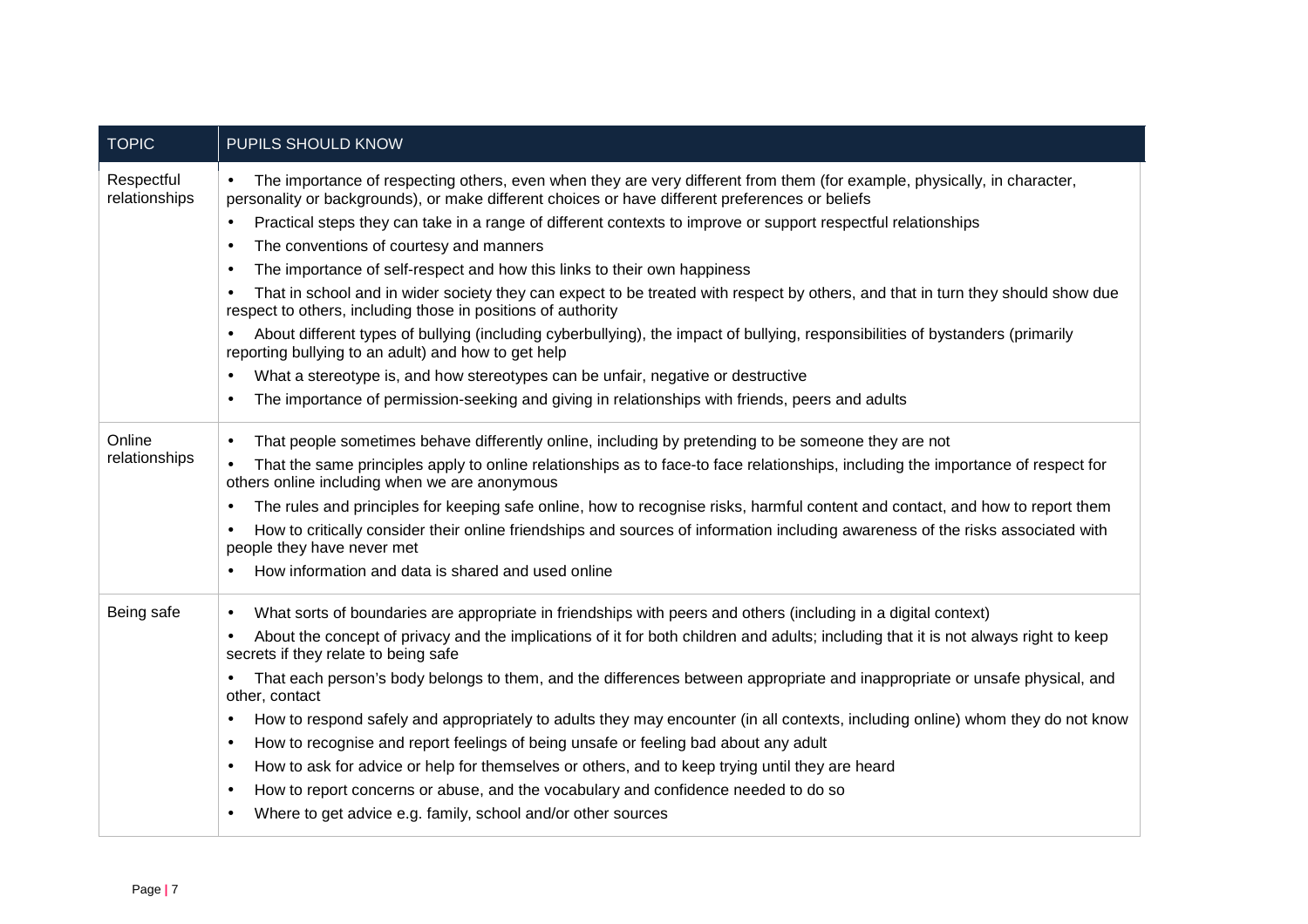## BLANK PAGE